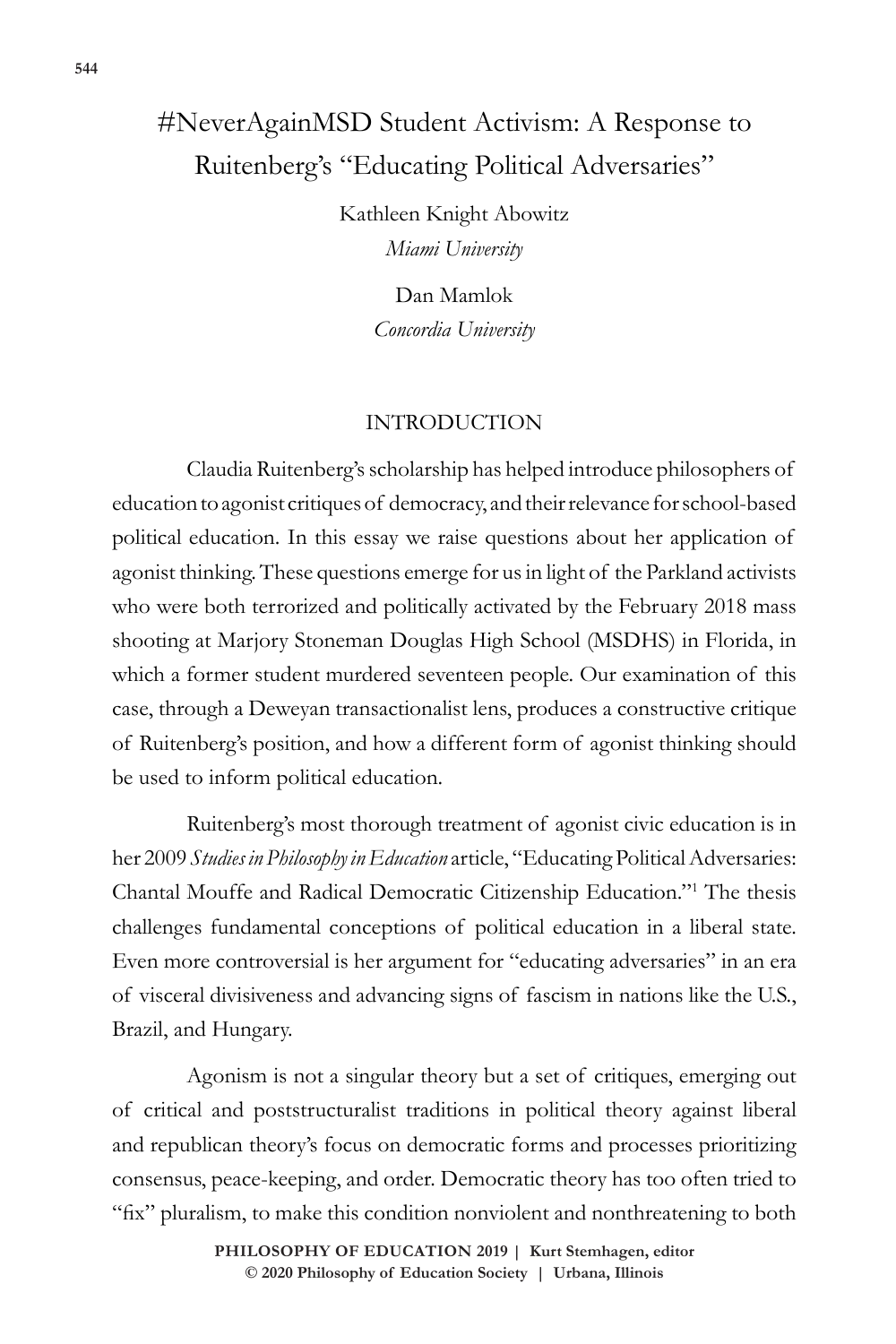individuals and the security of the republic. Agonist critiques push against that sensibility. "Agonistic pluralism, or simply agonism, is a theory of democracy rooted in the ancient Greek notion of the *agon*, a public struggle or contest between adversaries."2 The theme of this year's PES meeting is rooted in questions emerging from these struggles.

Ruitenberg's work on agonism is important and forceful. Her discussion of political emotion, drawing on Megan Boler's scholarship, constitutes a key contribution.<sup>3</sup> Yet the notion of "educating adversaries" needs scrutiny. In order to trouble the trouble of agonism, we need not go beyond agonist critique itself. Tracing the complexities within agonist criticism, we will argue against the *dissociative* agonism used by Mouffe and Ruitenberg, making a case for an *associative* agonism to inform and revise school-based political education. In this article, we review Ruitenberg's "Educating Adversaries" essay, and then explicate the distinctions between associative and dissociative agonism, arguing that educating adversaries is an approach that will foreclose two powerful aspects of the kind of political education necessary for an agonist democratic sphere: 1) transactional political communication, in the Deweyan sense; and 2) flexible civic identity formations or subject positions, vulnerable to shifting alliances, as well as the critique and empathic reasoning with differing others. Neither of these aspects of citizenship education denies the claims of agonist pluralism. Both of these aspects of political education help prepare students to enter the terrain of agonist democracy.

We begin by reviewing Ruitenberg's thesis in "Educating Adversaries." We then explore a larger theoretical context for the dissociative agonism that Ruitenberg, drawing from Mouffe, relies upon for her argument. We then pivot to a short examination of the Parkland activists' work as an abbreviated case study. With this case in mind, we return to the question of whether "educating adversaries" ought to be the aim of political education in pluralistic democracies, and explore possibilities within associative agonist critique and its connections with critical pragmatist thinking, to answer that question in the negative.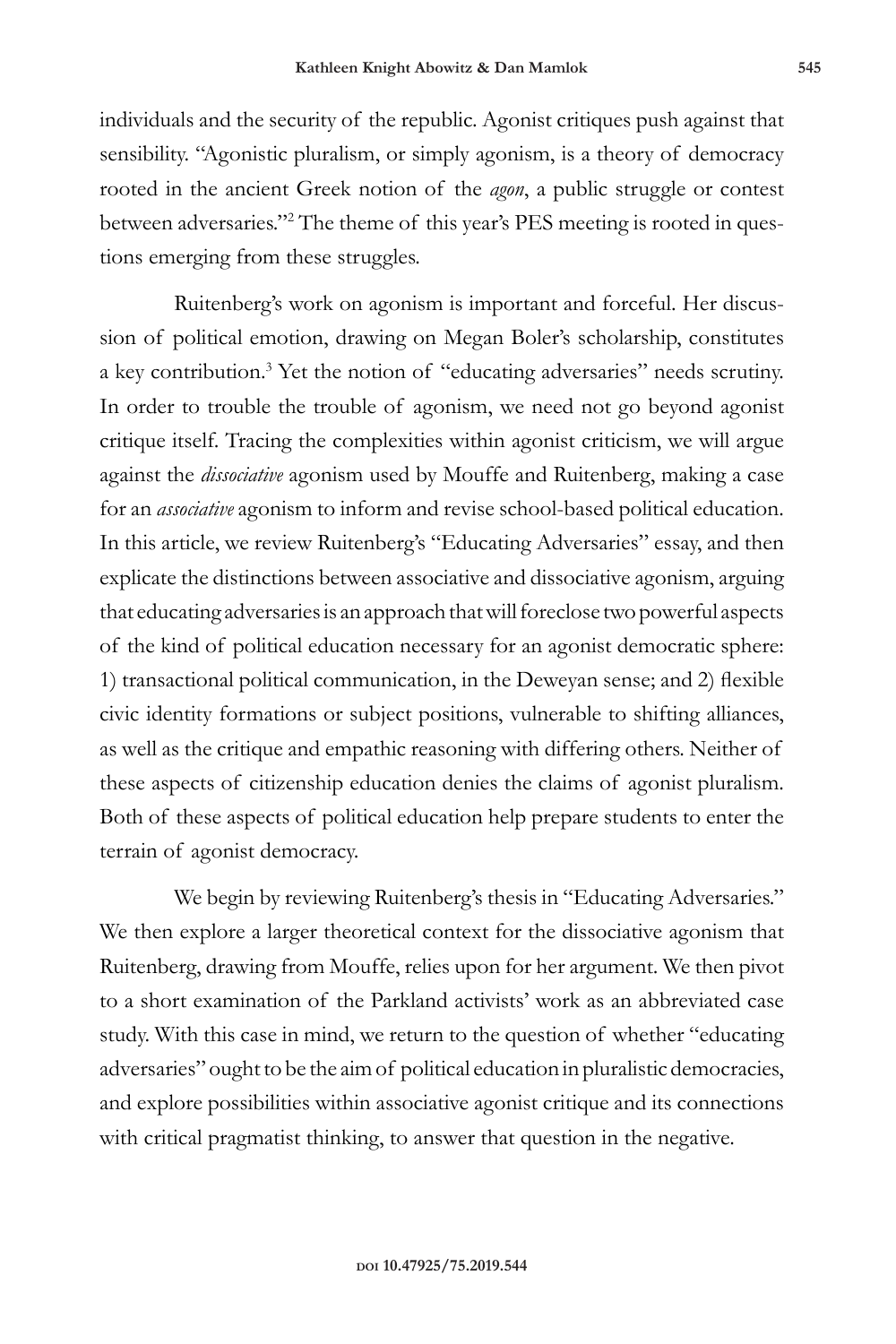# RUITENBERG'S CONCEPTION OF AGONIST POLITICAL EDUCATION

Ruitenberg's "Educating Political Adversaries" opens with a critique on deliberative democracy, specifically on the Rawlsian theoretical frame. This critique draws on Mouffe's political theorizing, positing her model as an alternative to the common models of democracy to generate an alternative discourse among teacher and students about civic and political issues.

Unlike deliberative democracy, which endeavors to overcome conflicts, agonism perceives political conflicts as "a force to be channeled into political and democratic commitments."4 Ruitenberg suggests that the danger in deliberative democracy lies in its desire to dwindle conflicts. Suppressing social emotions may suspend the manifestation of the problem, or magnify conflicts by suppressing those whose identities or problems constitute the remainders of a majoritarian resolution.

Ruitenberg parses how agonism is different from the deliberative approach, outlining three differences. The first is that agonism renounces the focus of deliberative democracy on the individual. Centering political life around the individual has glossed over the desire of people to feel a sense of belonging and to be a part of a community. The second difference refers to the exclusion of emotions from the political discourses of deliberation. Deliberative models posit reason at the heart of the political action, and minimize the importance of social emotions as an immanent component of political life. The third point of difference refers to the goals of political discourse. We have already noted that unlike deliberative democracy, agonism does not idealize consensus. According to agonist critics, conflicts and disagreements are crucial for a thriving democracy and for the advancement of a healthy society which confronts (though never entirely resolves) its socio-political tensions through reason and dialogue. The problem is that many current political discourses treat political competitors as enemies rather than adversaries. Ruitenberg, following Mouffe, calls for a transformation in our understanding of the political and politics. Political opponents are adversaries, a conceptual turn requiring recognition of how power, social structures and human relations are constructed.<sup>5</sup>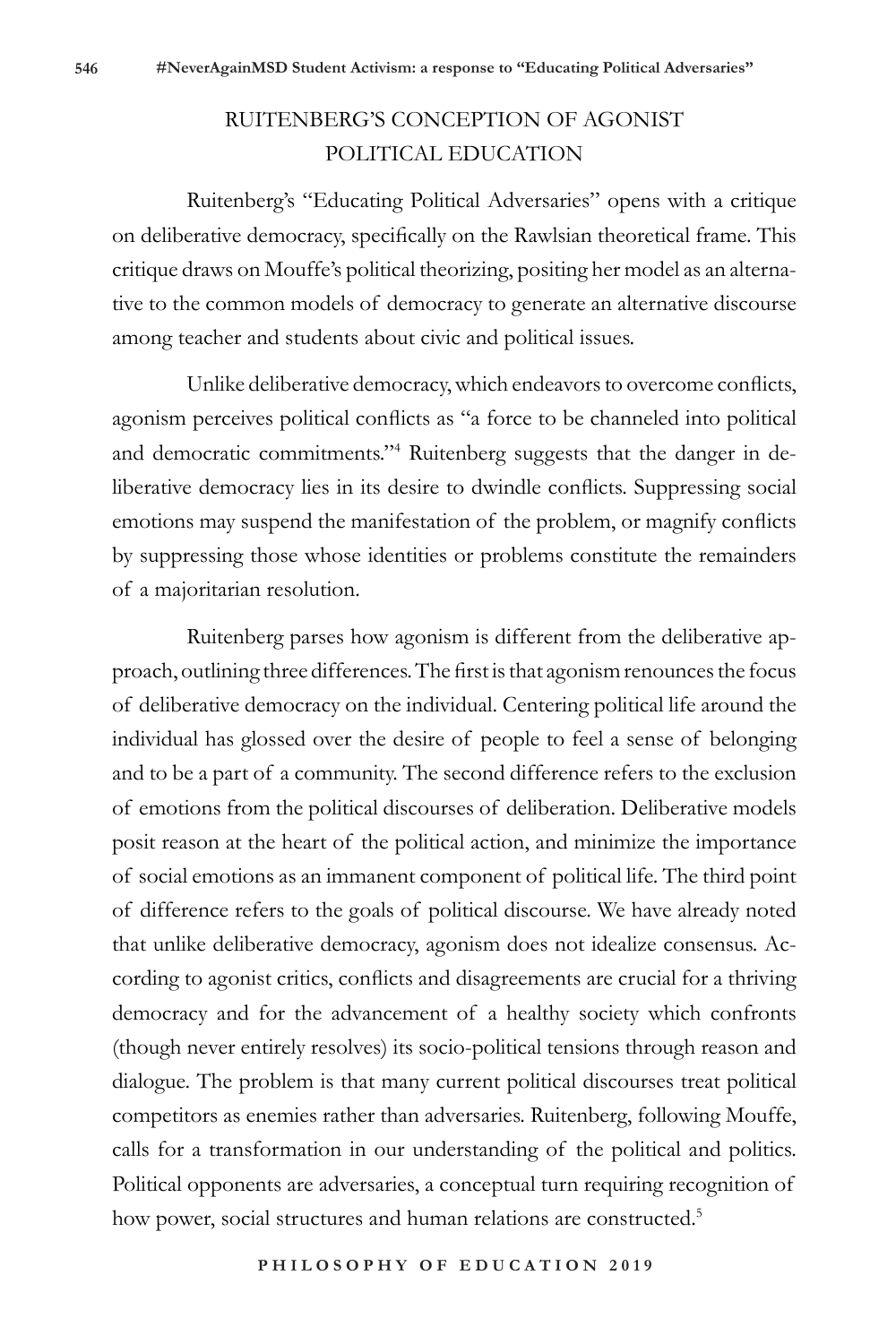This last point is central to Ruitenberg's framework for the education of political adversaries, based on three main elements: (1) addressing political emotions; (2) reconsidering the meaning of the political; and (3) advancing political literacy. The first element highlights the significance of emotions to citizenship education. Traditionally, emotions have not been conceived as part of civic education and their role for advancing vibrant democracy has been underestimated. Emotions have been considered private, and therefore have either not received much attention in political discourse nor in civic education, nor been actively suppressed as barriers to reason and consensus. Ruitenberg contends that it is essential to recognize political emotions as part of citizenship education, but warns against common mistakes of trivializing, individualizing, or instrumentalizing emotions.<sup>6</sup>

The second element in Ruitenberg's framework suggests that political anger is important for advancing a vibrant, dynamic society. She defines political anger as "the anger or indignation one feels when decisions are made and actions are taken that violate the interpretation and implementation of the ethico-political values of equality and liberty that, one believes, would support a just society."7 Ruitenberg differentiates political from moral anger, which refers to one's reaction to events based on one's personal values (notions of "the good"), while political anger is evoked as a reaction to conditions of hegemonic power relations (notions of "the just" as pertaining to the social-political order). Ruitenberg suggests that political anger should be taken into consideration when educating young people to recognize political opponents as adversaries and when encountering substantial conflicts.

The third element of Ruitenberg's framework argues for advancing critical political literacy. Inter alia, political literacy refers to the ability to read and interpret political disputes, and to recognize how the social order has been constructed, or as she states:

> the ability to read the political landscape both in its contemporary configuration and its historical genesis. Another way of putting this is to say that students must learn to read the social order in political terms, that is, in terms of disputes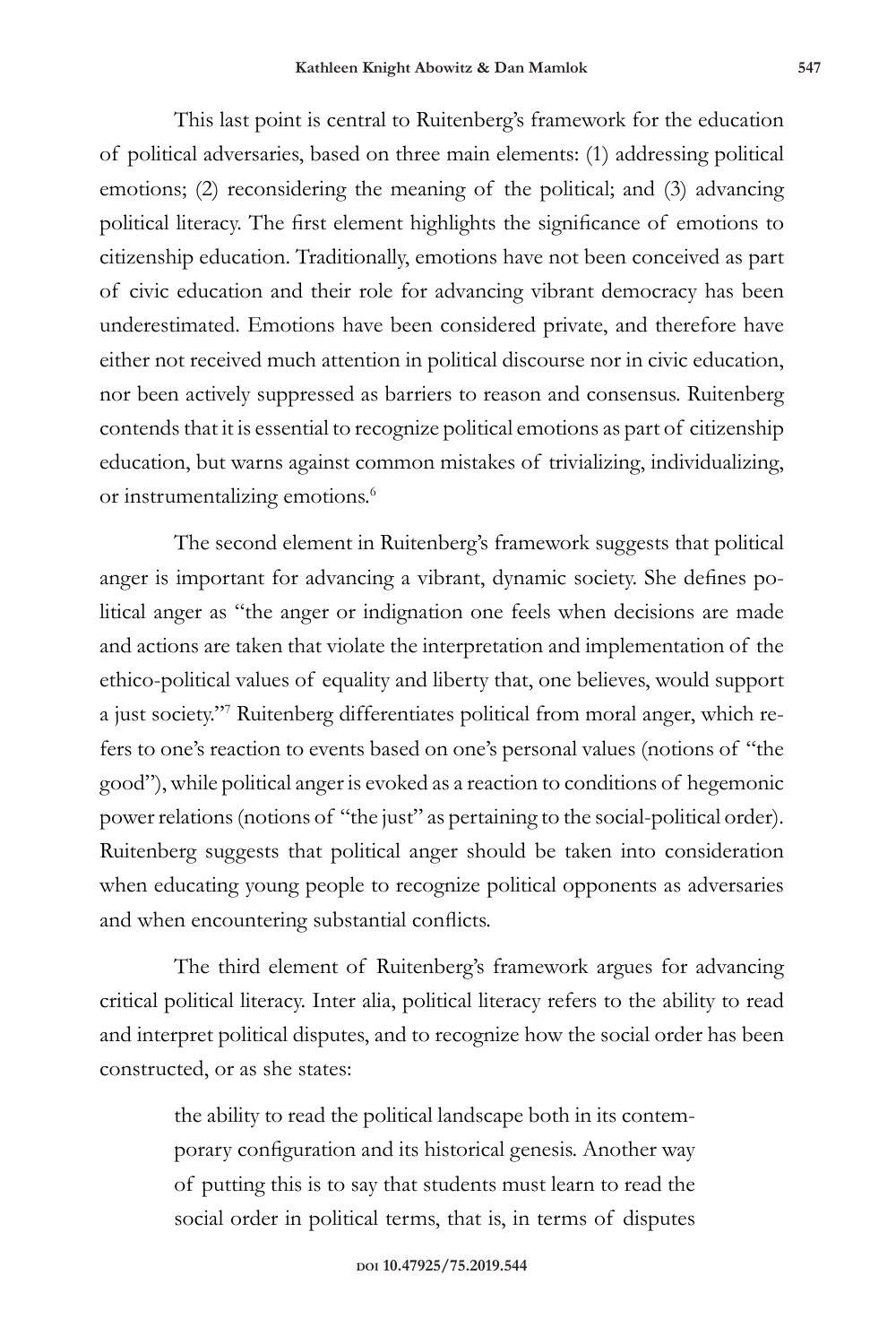about the interpretation of liberty and equality and the hegemonic social relations that should shape them.<sup>8</sup>

Ruitenberg specifically discusses the tendency in school-based political education to refrain from the historical ideological dichotomy of left and right, and to consider this ideological difference as obsolete. The temptation to follow the path of deliberative reasonableness, and to suggest that the traditional ideological left-right political spectrum is either invisible or has lost its relevancy, blurs political conflicts and perpetuates the socio-political status quo.

In sum, Ruitenberg seeks to fill out Mouffe's conception of educating adversaries through advancing a critique against Rawlsian-inspired deliberative democratic conceptions of reasonableness. Ruitenberg distinguishes between the appropriate political emotions stirred up in disagreements with one's political adversaries, and those emotions ignited by our moral enemies. She also seeks a political literacy inclusive of historical power relations and struggles. Yet, importantly for our purposes, Ruitenberg cautions that this exploration of "educating adversaries" is preliminary, not "a complete program for the education of political adversaries, both because such an elaborate project falls outside the scope of this article, and because it may well be possible to modify rather than abandon current more deliberatively oriented programs of citizenship education."9 It is a modification we propose here, first by visiting the distinctions between different conceptions of agonist democracy.

#### WHICH AGONISM? ASSOCIATIVE VS. DISSOCIATIVE

Agonist theory does not represent a unified project, set of goals or even a thick set of "internal assumptions about the nature of the political."<sup>10</sup> Mouffe delineated agonist types in a 2007 talk, "Between Ethics and Politics," labeling her variant of agonist theory "dissociative" and other flavors, "associative."11 Associative agonists include Hannah Arendt, Bonnie Honig, and William Connolly. Mouffe says associative agonists share many assumptions with dissociative versions. Both camps seek to move politics beyond aggregate, prepolitical interests; both deny the existence of a "higher, unchallenged plane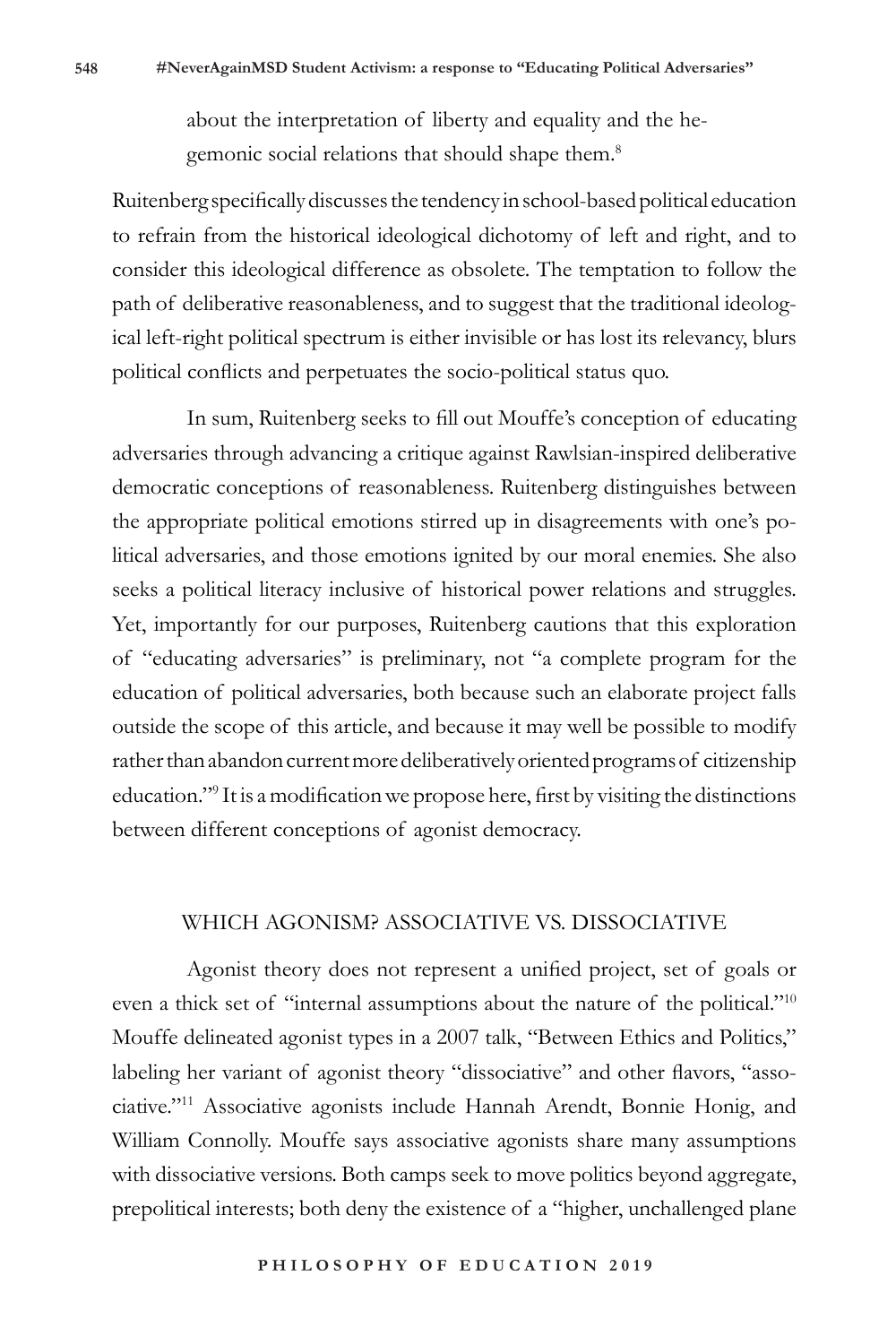beyond the ebb and flow of a contentious and contingent realm of political articulation"; both seek to "move beyond a deliberative politics which appeals to notions of communicative consensus, public reason, or reciprocity in order to soften deep moral disagreement."<sup>12</sup>

For all this shared conceptual ground, Mouffe finds associative agonists insufficiently radicalized in their politics. Honig, Connolly and Arendt share her goal of preventing the closure of political debate, practices, and identity formation open to disruption. But these agonist thinkers do not address the key question, "What is to be done?"13 The realm of "the political" for Mouffe involves making a determination between conflicting choices which are (at times) irreconcilable through rational processes. Moreover, "the political" is comprised of a hegemonic social order and unequal, unjust power relations. Politics isn't just a game of identities or contests; it's about what we should do in the face of difficult choices. This means imagining our political opponents as adversaries who share the same political association but who live within a conflictual consensus, and who experience the wins and losses in their attempts to reconstruct (aspects of) the political order towards more radically egalitarian, just forms. For Mouffe, associative agonists stay locked in the freedom of unending contests and identities, rather than pushing on a praxis.<sup>14</sup> Politics is not just about deconstruction alone; it's about what we should do, as citizens. Robert W. Glover notes:

> The crucial element lacking in associative agonism [for Mouffe] is the creation of a 'chain of equivalence' whereby variegated democratic demands that challenge the existing order congeal into a common cause, rearticulate the spaces of politics, and struggle for hegemony through vibrant and contentious agonistic exchange.15

Is Mouffe's critique of her fellow agonists justified? Her characterization of different agonisms traces some real disagreements, and her Gramscian-influenced view of the political is distinct from the more poststructural theories of Honig and Connolly. Glover argues that Mouffe's treatment of associational agonism is "superficial" and "risks overlooking the associative agonism's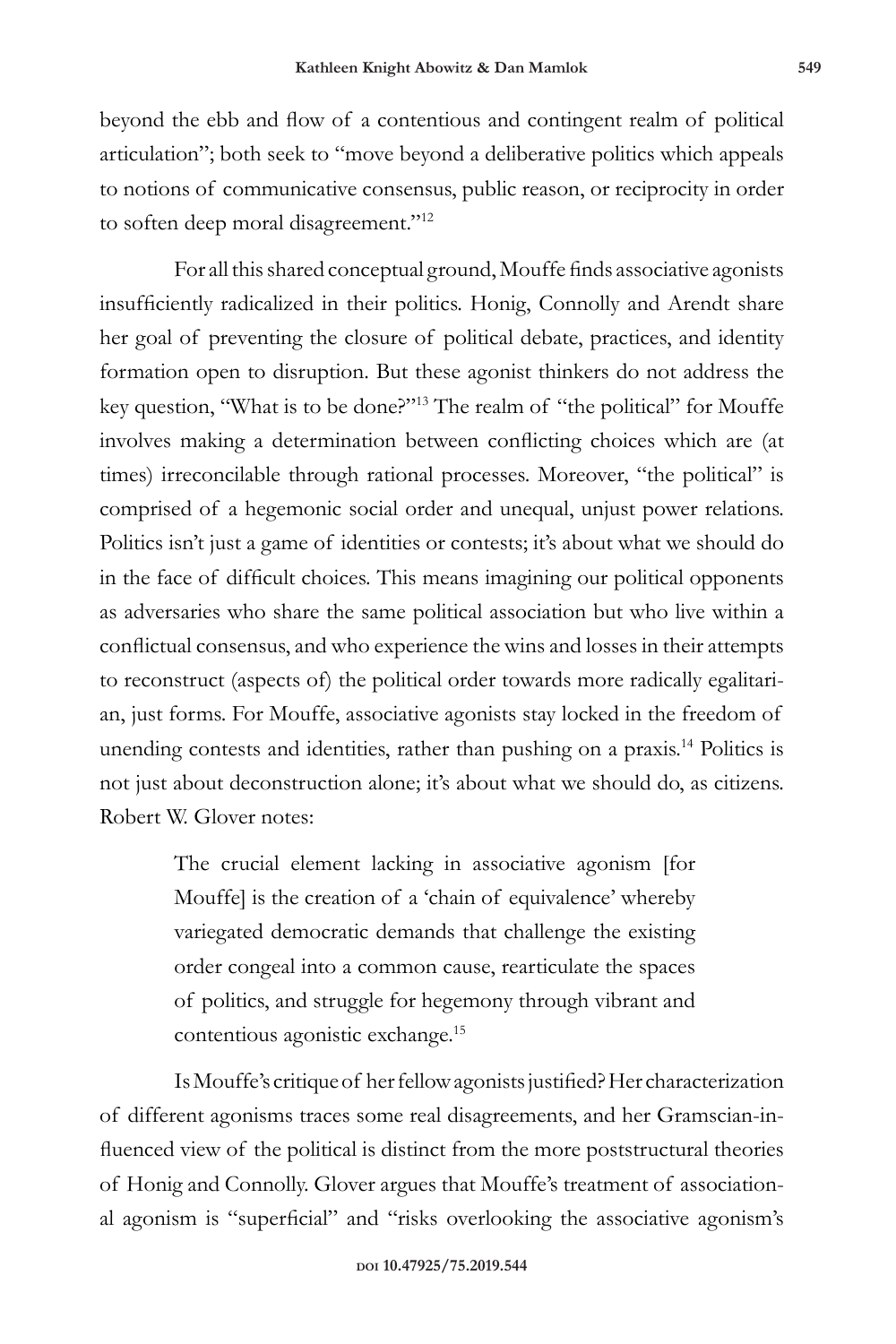significant potential for fostering radical democratic engagement, receptive to new articulations of identity and difference."16 We concur; an associative agonism provides a more flexible orientation for agonist citizenship education than Mouffe's dissociative version. To explore and defend this claim, we turn to a brief account of the Parkland massacre's conversion of its survivors into activists against gun violence. Such a violent and rare incident is not intended as a representative example of schooling, nor of politicized students. It is a vehicle for exploring the civic agency of youth within a very visible political conflict in a hyper-politicized cultural moment.

### #NEVERAGAINMSD: ANGER AND INDIGNATION AGAINST GUN VIOLENCE

David Hogg writes of his motivation for writing a book with fellow survivor and sister Lauren about the events surrounding February 14, 2018:

> Lauren and I are telling our story to show you how we grew up into people who felt like we had to do something and could do something. We definitely think that's valuable information, and we hope that seeing things through our eyes will give you ideas of your own. Because none of us can do this alone and we need you, basically. But we're all really different people. We don't even have the same opinions on gun control. The only thing we share completely is what Lauren said when she was getting started — we were all born after Columbine, we all grew up with Sandy Hook and terrorism and code-red active-shooter drills. We have all grown up conditioned to be afraid. *And we're all sick and tired of being afraid.*<sup>17</sup>

The Hoggs are among a group of activists who have become well known in the aftermath of the school shooting. "We *had* to do something," David writes, referring to the students' motivation. These students were changed by the horrific experience of a mass murder event enacted by a 19-year old former student. They experienced an emotional whirlwind of violence, terror, and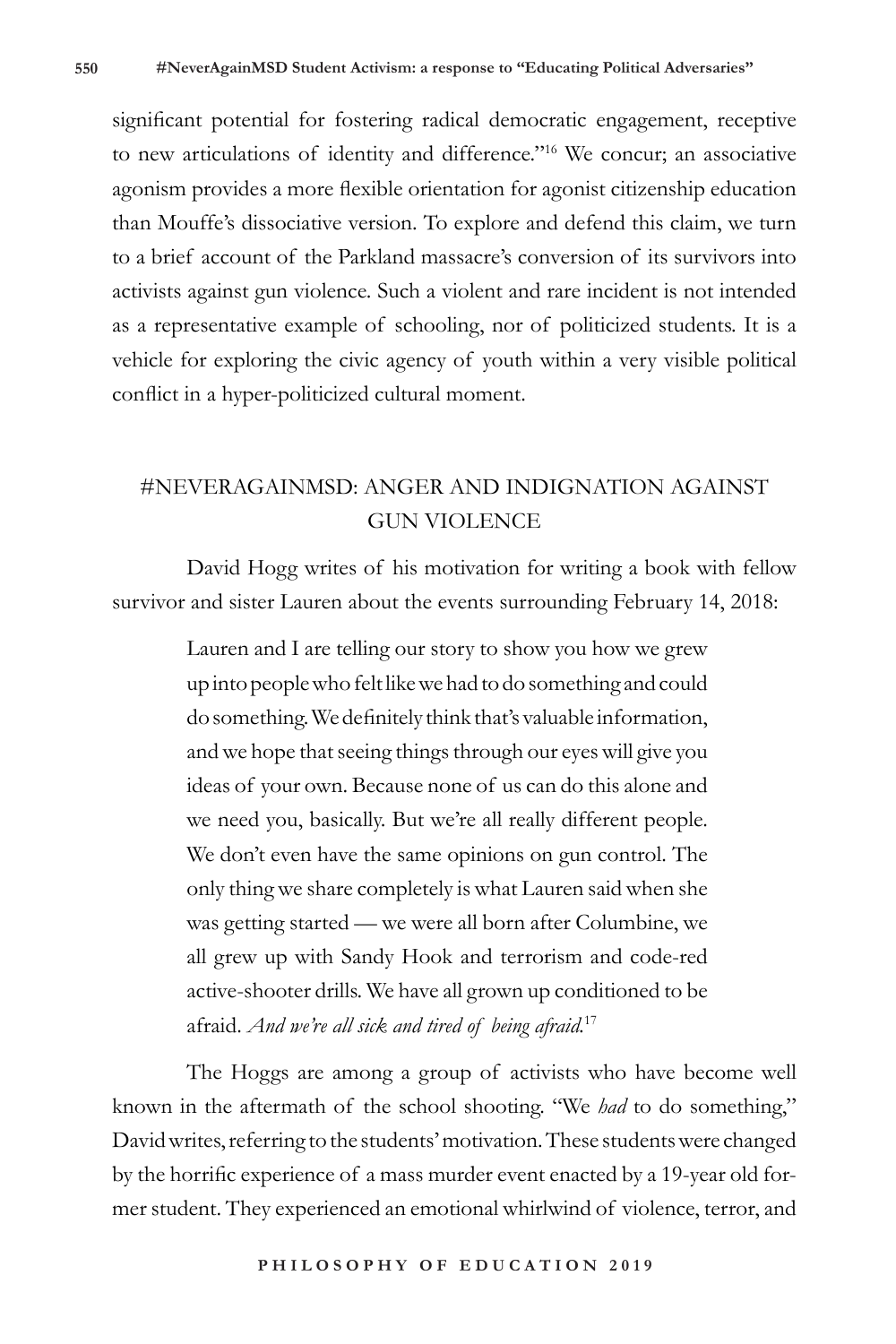grief. In the wake of processing this trauma, anger became a key motivational response for these leaders.

"We *could* do something" refers to the Hogg siblings' sense that they had agency to act. The students gathering at Cameron Kasky's house days after the MSDHS shooting had grown up in homes and schools that had prepared them for this moment. Their agency was fed and informed by the formal curriculum and the co-curricular opportunities offered at their suburban school. MSDHS is a well-resourced public school with high graduation rates; it has exceptional co-curricular programs, challenging courses, and committed teachers. It is also located in a state which, in 2010, passed the Sandra Day O'Connor Civics Education Act, which mandated a state assessment in civics.<sup>18</sup>

The Parkland students worked quickly with many other groups, in a historic moment brimming with Trumpean resistance, to create their actions and presence on a national stage. Their organizing progress was stunning in scale. Only one week after the massacre, student leaders were visiting government and legislative officials in Tallahassee and Washington, D.C. to protest "the National Rifle Association's influence on legislators and demand a ban on assault weapons."19 Six days later, a group of student leaders was meeting with Paul Ryan, Speaker of the House of Representatives. Less than a week later, they were in a Twitter war with the National Rifle Association, later creating well-produced web-based content to critique the organization's power in shaping gun laws. The Florida legislature passed a gun control bill, the first in the state in twenty years, on March 7<sup>th</sup>, three weeks to the day after the Cruz shooting at Parkland, due in no small part to their activist work. Later events included organizing a national high school walk out, and the National March for Our Lives in Washington. <sup>20</sup> Some of these students, now alumni, continue to be very visibly active on behalf of gun control candidates and causes, with a present effort to rally the youth vote in upcoming U.S. elections.

Literally hours after the shooting, students were talking with national news media and elected officials about their criticisms of gun laws, political inaction, and school safety protocols. One hour after the shooting, in response to a "thoughts and prayers" tweet by President Trump directed to victims and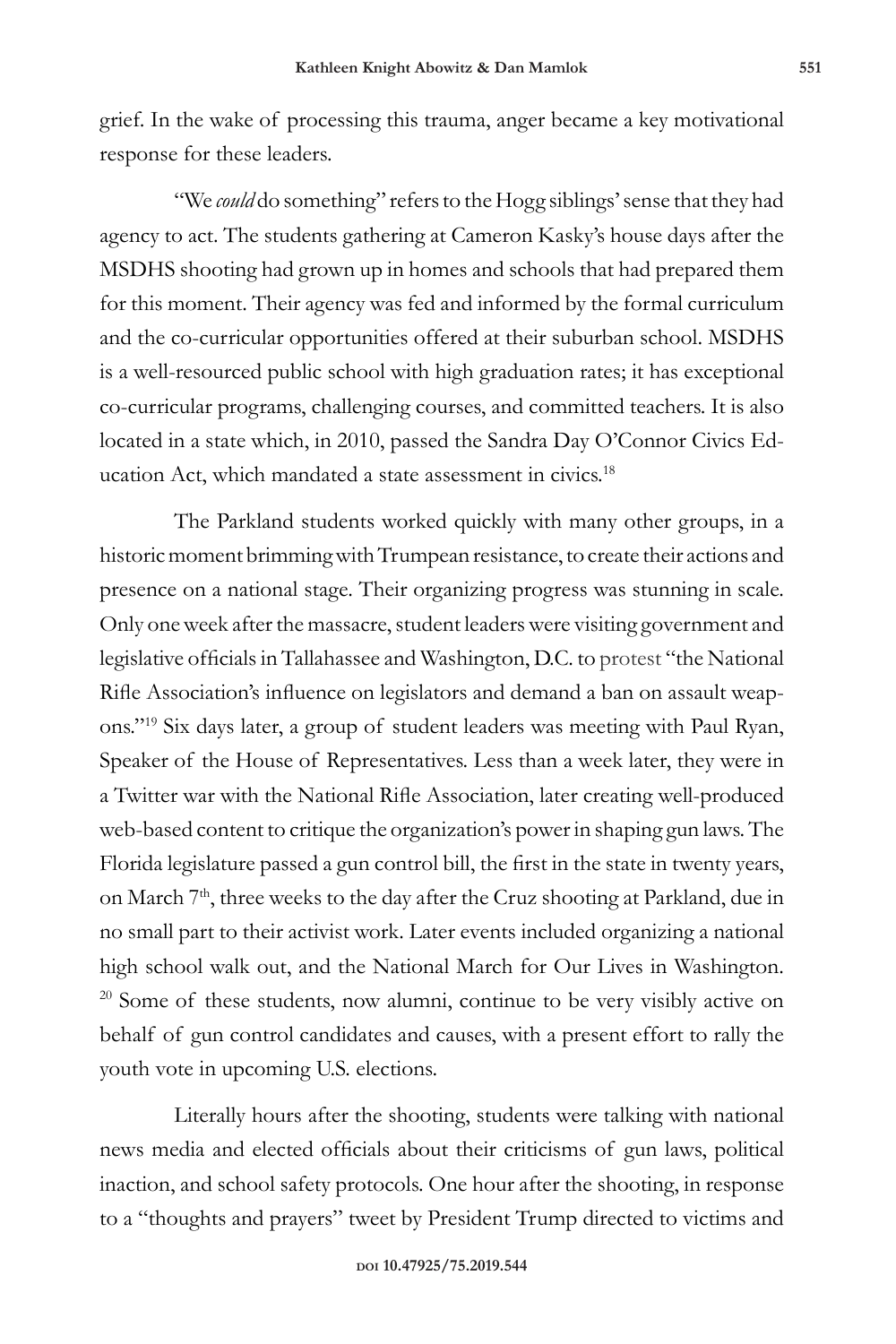families, student survivor Sarah Chadwick tweeted:

I don't want your condolences, you fucking piece of shit, my friends and teachers were shot. Multiple of my fellow classmates are dead. Do something instead of sending prayers. Prayers won't fix this. But gun control will prevent it from happening again.<sup>21</sup>

The immediacy of their response was facilitated by the students' use of social media as a primary communication and organizing tool. Twitter is an adept medium for expressions of rage, disgust, judgment and indignation, directed to the very highest levels of government and elected officials. Students lost no time in using this tool to their organizing advantage, and would later create memes and video content to circulate to great effect, fueling their movement with expressions of grief and anger. In the #Whatif series of video interviews with created by Parkland student leaders, student survivors narrate their experiences of losing best friends or teachers in short video clips.

Parkland activists moved from trauma, to anger, to indignation, to strategy. They resoundingly rejected those politicians offering them mere pity. As Bradshaw argues, "Those who are the objects of compassion may respond with indignation, by pronouncing, 'No, you do not know my predicament, no, I am not just like you; I want justice and recognition, not sentiment,'" ... but "to become indignant is to assert oneself, to demand justice, and this requires agency, or at least the possibility of it.<sup>22</sup> The Parkland activists used indignation against the adults who offered them platitudes to fuel creative civic actions: from lobbying efforts, demonstrations, and solidarity-building with like-minded groups and diverse allies.

Parkland activists were seemingly well-prepared by their public school experience for these endeavors. Reminiscent of critical political theorists' calls for skills of "articulation," these students had a diverse array of knowledge to use in becoming political actors, with performance and communication skills notably among them.23 Their school boasted rich opportunities in journalism, theater arts, and debate. "Nearly all of the #NeverAgain organizers are active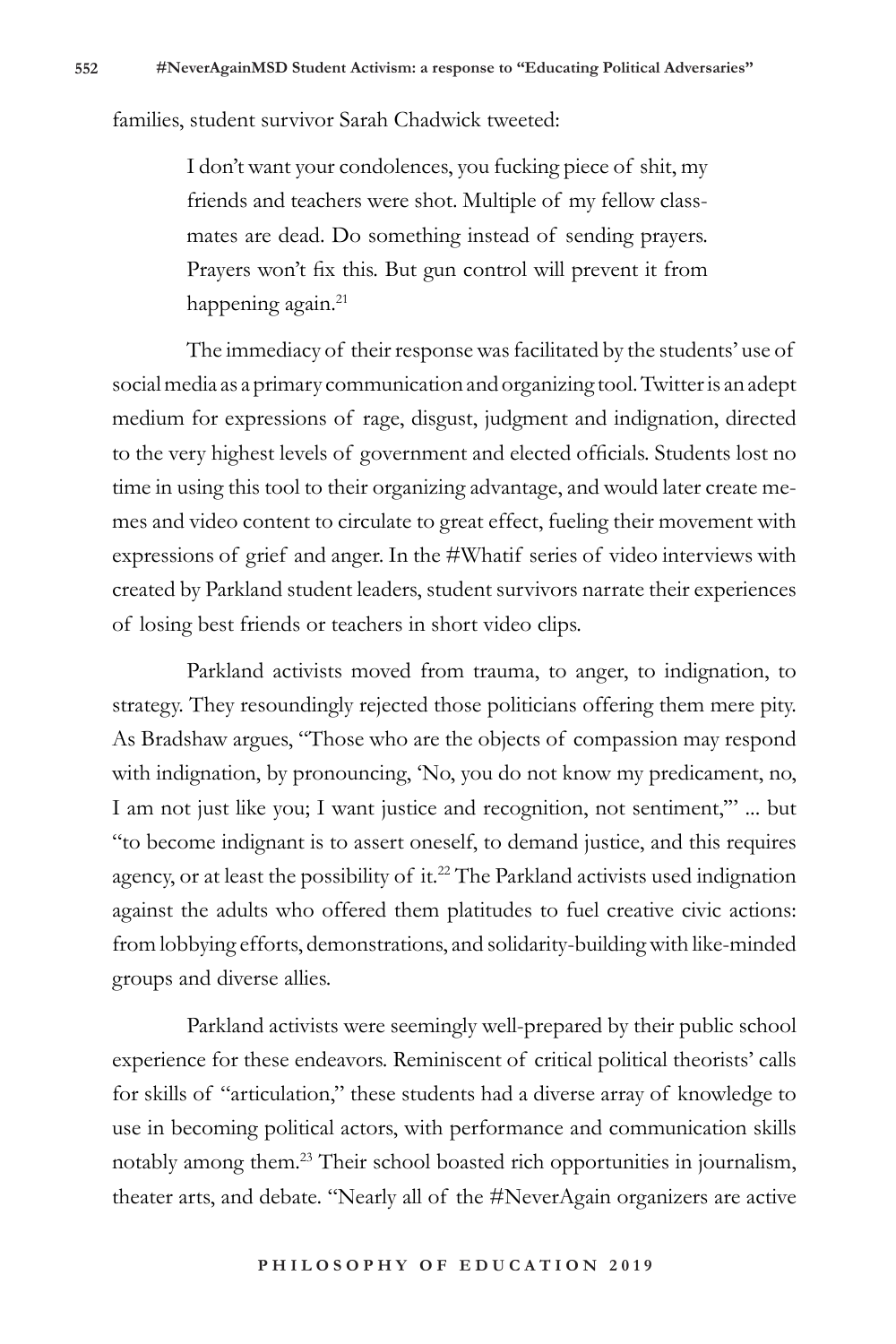in the school's drama club, school newspaper, or TV station, WMSD-TV, where David Hogg serves as news director and Emma González is active in TV production."24 In fact, MSDHS students had been preparing for debates on the issue of gun control, which explains in part why they could speak clearly to these issues.<sup>25</sup> Moreover, MSDHS boasts a challenging curriculum made available to many students. "About 327 students take AP government—that's about 40 percent of the senior class. … In the 2013 school year they had 19 AP college-level courses."26 The AP Government teacher has nearly twenty years under his belt in that role, and helped create that curriculum for the district. Several of the #NeverAgainMSD leaders were enrolled in AP Government during the February 14<sup>th</sup> mass shooting, learning about the power of interest groups like the NRA in their curriculum.27

The Parkland students took up a powerful stance that used political emotion to feed political action. The question of how they were prepared for this work is an empirical one, and only a source of speculation here. What has characterized their responses since February 14<sup>th</sup> has been not a position or set of positions, not a singular stance or policy recommendation, nor an adversarial stance or identity per se. Their work has been characterized by transactional communications and positionalities in the civic, cultural, and political realms. More than dissociative versions, associative agonism allows for a more open conception of political agency amidst hegemonic conflict.

## THE LIMITS OF ADVERSARIAL THINKING: EDUCATION FOR TRANSACTIONAL COMMUNICATION

Dissociative agonism renders a conception of agonist political education which is too rigid and focused on the already-established presence of socio-political conflict rather than on its more fundamental capacity, communication. Recall Ruitenberg's critique of Rawlsian deliberative models of democracy, which opens the door for her agonist reconceptualization of political education in which: 1) political emotions are legitimized, engaged and educated in schooling; 2) political emotions are educated in the context of actual power relations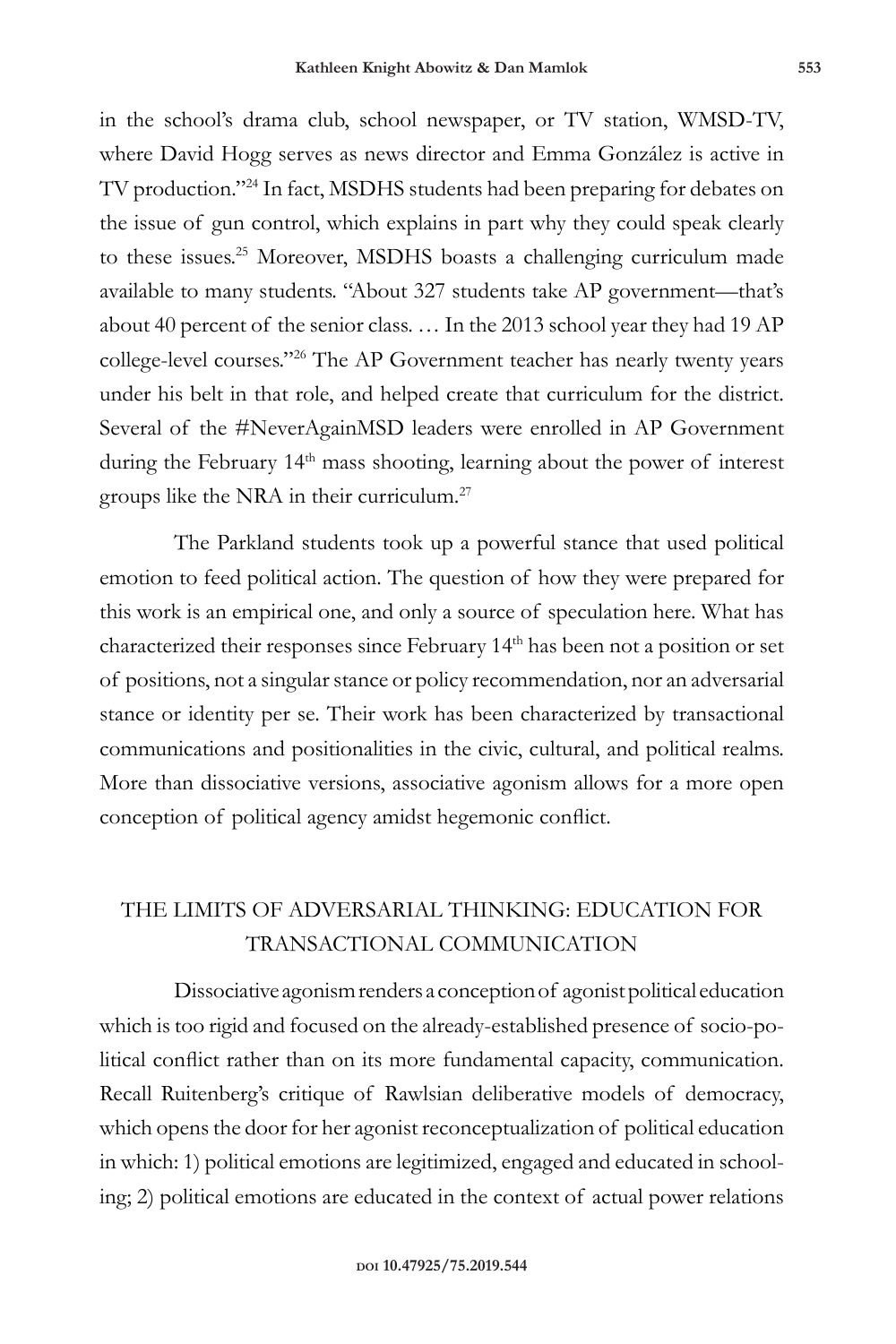as seen in historical case studies which can bring out the explicitly political, non-neutral terrain of political struggles along the left-right spectrum; and 3) students are prepared not simply to plug into existing political structures but also for the adversarial work for *reestablishing new political relations*. <sup>28</sup> Ruitenberg's vision of adversarial citizenship follows Mouffe's thinking by seeking political education which highlights the cultivation of political emotion and translates its insights into political action which aims to challenge hegemonic dominations. Yet what is essential for reestablishing new relations is communication, in the transactional sense. It is communication, in addition to historical and political knowledge of democratic struggles, which readies us to meet as-yet unnamed, undefined, unknown political interlocutors.

The transactional concept first articulated by John Dewey in his 1896 "Reflect Arc Concept in Psychology" paper was later expanded in *Knowing and the Known* with Arthur Bentley, in the last part of his life.<sup>29</sup> Contrasted with self-action (self-propelled activity of objects or organisms), and inter-action (action of causal interconnection between two objects or organisms) trans-action refers to a holistic framing of action, with divisions of labor or systems functioning within a concrete whole, or the entirety of the reflex *arc* rather than simply the reflex itself.

Dewey sought to mend the ways that psychology and other scientific disciplines sought to segment the world and human existence into categories which would harden. Inquiry in psychology was focused narrowly on stimulus and behavior, action and reaction, but Dewey knew that the meaning of any one behavior cannot be reduced to one stimulus, any reaction cannot be reduced to a response to a single action. He pushed against inquiry models that prevent a holistic framing of organisms in their environmental, cultural, temporal and spatial contexts. "The state of the whole organism is one of *action* which is continuous, so that reference to the organism as a whole merely puts before us the situation just described: that environmental change *becomes* a stimulus in virtue of a continuous course of behavior."30

What made the #NeverAgainMSD leaders agentic was their ongoing communicative engagement across individuals, constituencies, and demographics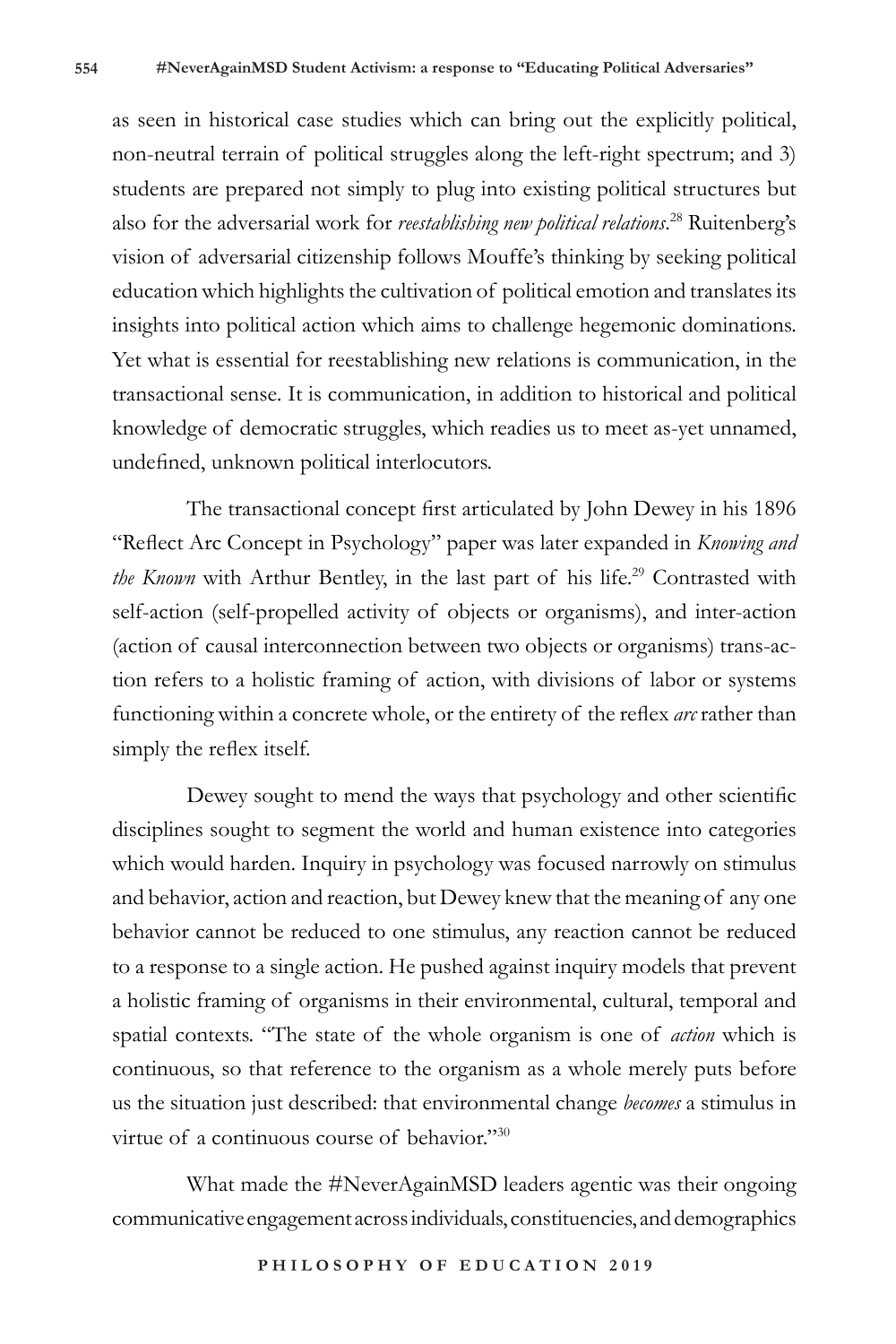through a range of media and means. Their diverse engagements with others triggered learning about and evolution of positions, perspectives, and policy critiques. In *Glimmer of Hope*, a collection of stories by the MSD activists, these diverse engagements and evolutions are visible.<sup>31</sup> Accounts of their meetings with Florida legislators, of their CNN appearance with republican senator Ted Cruz, and of their social media campaigns show their tenacity and skill in talking with and listening to others around topics of gun violence and school safety. They experienced the power of having a political voice, as well as dismissal from politicians and lobbying groups due to their age. Their political positions were not monolithic nor static across their movement but based in what they eventually called common sense gun legislation, and electing people responsive to that position. In addition, their "we" was formed across all these interactions, tweets, meetings, and media appearances: the "we" of young voters and young adults who feel disenfranchised from politics in the U.S.

The "we" created by the #NeverAgainMSD students was a powerful agentic force. Simon Critchley's analysis of the "motivational deficit" in liberal democracy describes the lack of a motivating conception of ethics that can counter the nihilism and despair of our current political situation.<sup>32</sup> Critchley posits three stages of an emergent political consciousness and voice: the first step of "I should act," the second step of "I can act," and the third step of "I will act" and "We will act."<sup>33</sup> Ruitenberg argues citizens face an "articulatory deficit," as well as an ethical one Critchley sees. But in examining the #Never-AgainMSD student activism, you see neither of these deficits, due to the rich, varied, emotionally-potent communications that shaped their voices, positions, and critiques. Their motivations and their "we" did not emerge ready-made from the trauma of the mass shooting, nor from their civic education in school, but through the public work that they created after the event.

This transactionalist view of their political action can also be applied to the "we" they have created around the thorny American political problem of guns. Dissociative agonism wants a political education to help students understand the history of left versus right political positions over time so that students can have a better historical sense of politics to inform their future engagements.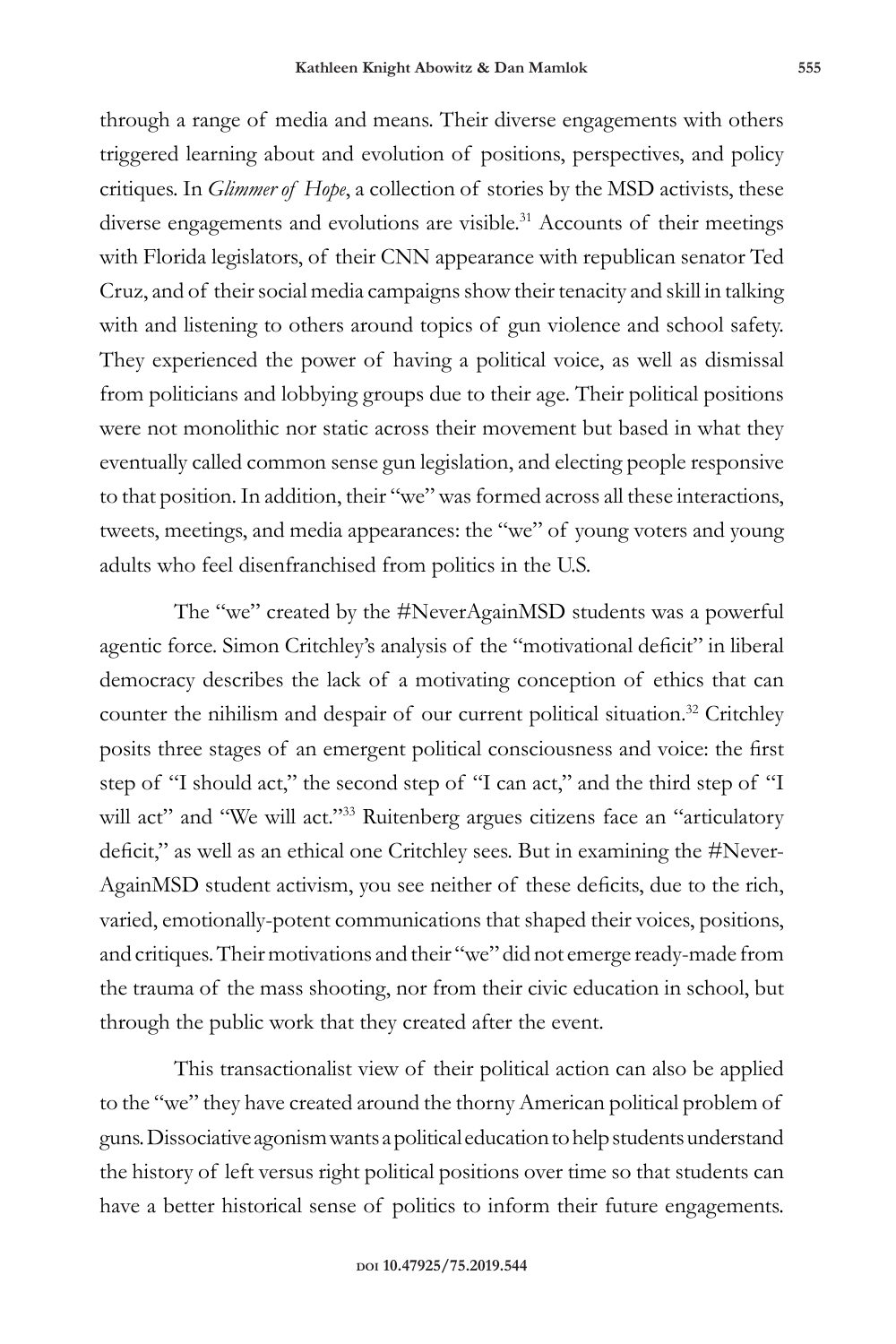The gun issue in U.S. culture defies easy left-right identification. Two-thirds of Americans have lived in a household with guns at some point; three in ten adults now own a firearm, and there is great diversity among gun owners.<sup>34</sup> Robert J. Spitzer writes, "… for the first 300 years of America's existence, gun laws and gun rights went hand-in-hand. It is only in recent decades, as the gun debate has become more politicized and more ideological that this relationship has been reframed as a zero-sum struggle."<sup>35</sup>A dissociative agonism, with an orientation to a simplistic binary of leftist-rightist politics, would miss a lot of the complexity in the debates over gun rights. The #NeverAgainMSD student leaders came to moderate and sometimes diverse positions and stances about gun laws as they engaged in exchanges about these issues with both supporters, opponents, and the multitudes in-between.

Ruitenberg seeks political education to engage political emotion, and develop a critical sense of political history so as to educate students to be/ come adversaries. Citizens will encounter adversaries in the public sphere, but should be educated to communicate with them, in the transactional sense, first and foremost. One does not need a consensus-oriented liberal theory to prefer this associative shift in agonist orientation. One only need a pragmatist sense of a wider lens through which political work might be understood and enacted.

<sup>1</sup> Claudia W. Ruitenberg, "Educating Political Adversaries: Chantal Mouffe and Radical Democratic Citizenship Education," *Studies in Philosophy & Education* 28, no. 3 (May 2009): 269–81. This article's conceptual terrain is informed by arguments presented by Ruitenberg in "Learning to Articulate: From Political Motivation to Political Demands," *Philosophy of Education Society Yearbook 2010*, ed. Gert Beista (Philosophy of Education Society, 2010): 372-380. We will focus on the former here but selectively draw from the latter.

<sup>2</sup> Robert W. Glover, "Games Without Frontiers? Democratic Engagement, Agonistic Pluralism and the Question of Exclusion," *Philosophy and Social Criticism* 38, no. 1 (2012), 82.

<sup>3</sup> Megan Boler, *Feeing Power: Emotions and Education* (New York: Routledge, 1999).

<sup>4</sup> Ruitenberg, "Educating Political Adversaries," 272.

<sup>5</sup> Ibid., 272-75.

<sup>6</sup> Boler, *Feeling Power*, 5; in Ruitenberg, "Educating Political Adversaries," 276. 7 Ibid., 277.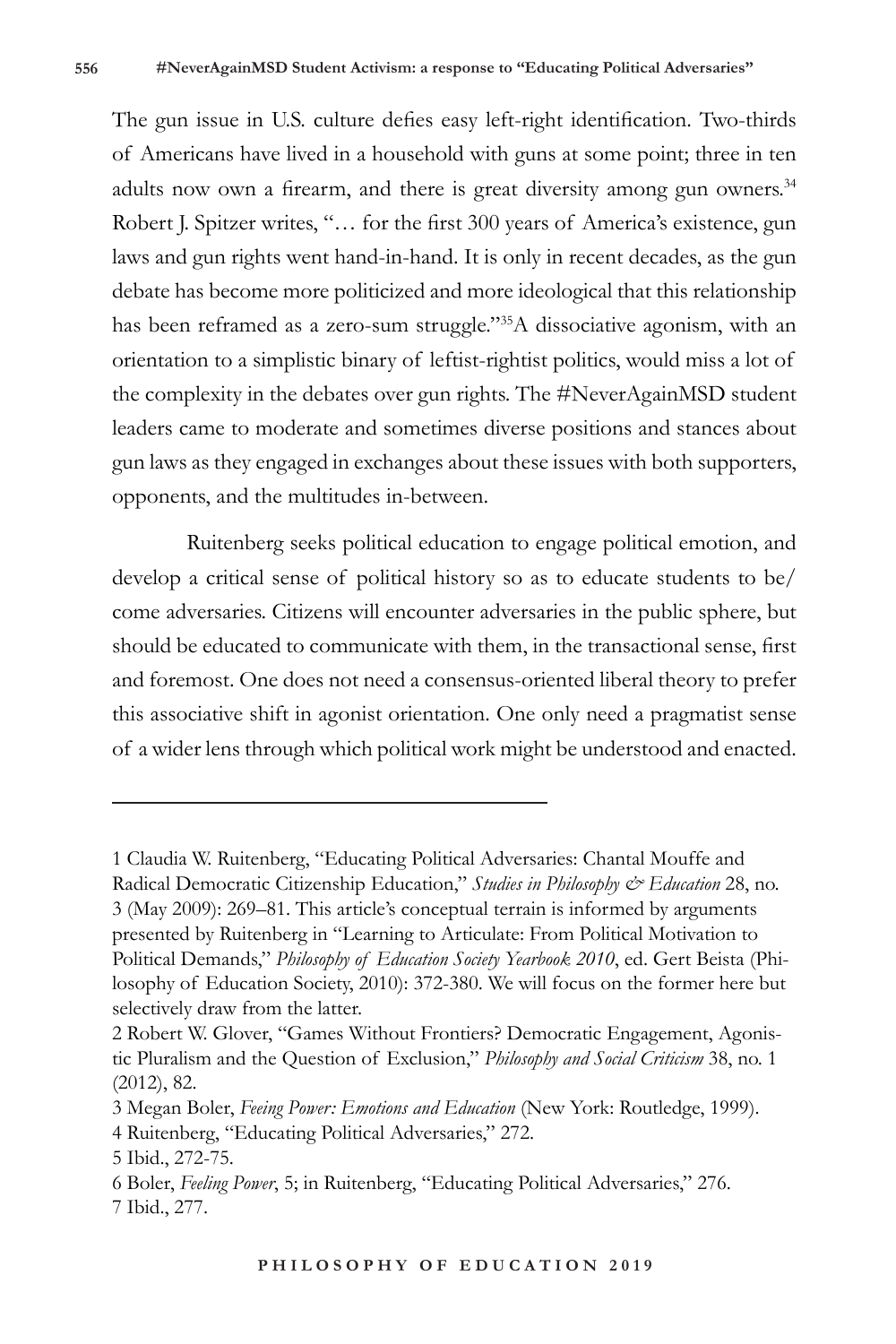8 Ibid., 278.

9 Ibid., 276.

10 Glover, "Games without Frontiers," 89.

11 Chantal Mouffe, "Between Ethics and Politics," 2007, podcast, 1:58:44, http://

www.discoursenotebook.com/audio/ CM04-06-2007.mp3.

12 Glover, "Games without Frontiers," 89-90.

13 Ibid., 90.

14 Mouffe, "Between Ethics and Politics."

15 Glover, "Games without Frontiers," 90-91.

16 Ibid., 91.

17 David Hogg and Lauren Hogg, *#NeverAgain: A New Generation Draws the Line* (New York, NY: Random House, 2018), 19 (emphasis in the original).

18 "Reforming Civics Education: Three Case Studies," *Center for Information and Research on Civic Learning and Engagement*, March 17, 2014, https://civicyouth.org/reforming-civic-education-three-case-studies/.

19 Andrea Torres, "Timeline: How the Never Again movement gained momentum after tragedy," *Local 10 News*, March 23-24, 2018, https://www.local10.com/news/ parkland-school-shooting/timeline-of-never-again-movement-.

20 Dana R. Fisher, "Here's who actually attended the march for our lives. (no, it wasn't mostly young people.)," *Washington Post*, March 28, 2018, https://www. washingtonpost.com/news/monkey-cage/wp/2018/03/28/heres-who-actually-attended-the-march-for-our-lives-no-it-wasnt-mostly-young-people/?utm\_term=.506fb7a9310a.

21 Chantal Da Silva, "Florida Massacre Survivor Tells Trump, 'I don't want your condolences,' Demands Gun Control," *Newsweek*, February 15, 2018, https://www.newsweek.com/i-dont-want-your-condolences-florida-massacre-survivor-tells-trump-demanding-807820.

22 Leah Bradshaw, "Emotions, Reasons, and Judgments," in *Bringing the Passions Back In: The Emotions in Political Philosophy*, eds. Rebecca Kingston & Leonard Ferry (Toronto, ON: University of British Columbia Press, 2008), 183.

23 Ruitenberg, "Learning to Articulate."

24 Dave Cullen, "Inside the secret meme lab designed to propel #NeverAgain beyond the march," *Vanity Fair*, March 22, 2018, https://www.vanityfair.com/ news/2018/03/inside-the-secret-meme-lab-designed-to-propel-neveragain-beyondthe-march.

25 Dahlia Lithwick, "They Were Trained for This Moment," *Slate*, February 28, 2018, https://slate.com/news-and-politics/2018/02/the-student-activists-of-marjorystoneman-douglas-high-demonstrate-the-power-of-a-full-education.html.

26 Jorge Rivas, "The Teacher Who Taught His Students to Challenge the NRA on the Day They Lost 17 of Their Own," *Splinter,* February 27, 2018, https:// splinternews.com/the-teacher-who-taught-his-students-to-challenge-the-nr 1823355017?utm\_campaign=socialflow\_splinter\_facebook&utm\_source=splinter\_

facebook&utm\_medium=socialflow

27 Ibid.

28 Ruitenberg, "Educating Political Adversaries," 280 (emphasis added).